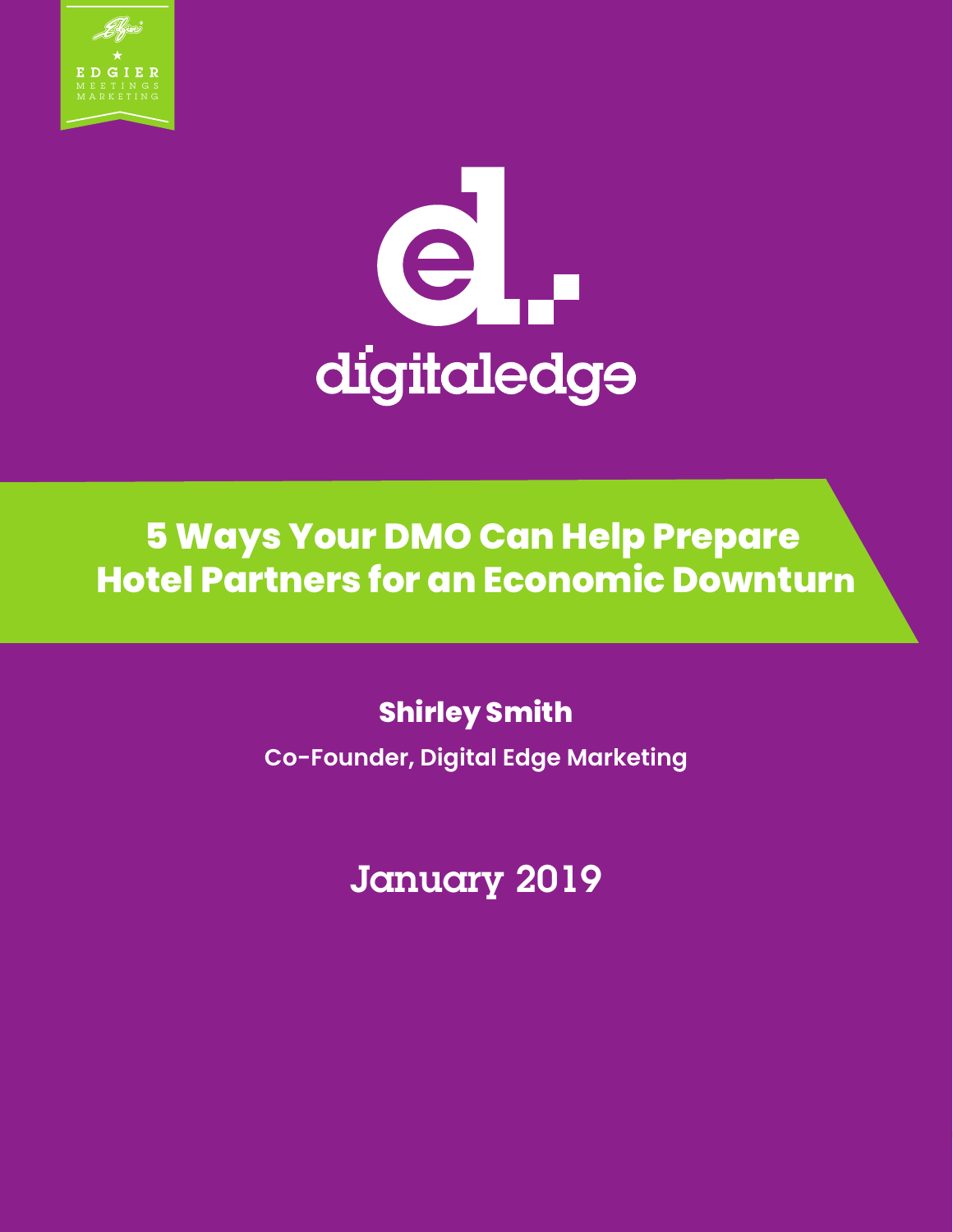



### **WHITE PAPER CONTENTS**

| <b>Abstract</b>              | Page 3   |
|------------------------------|----------|
| <b>Background</b>            | Page 4-5 |
| <b>Solution</b>              | Page 6   |
| <b>More Veteran Insights</b> | Page 7-9 |
| <b>Conclusion</b>            | Page 10  |
|                              |          |

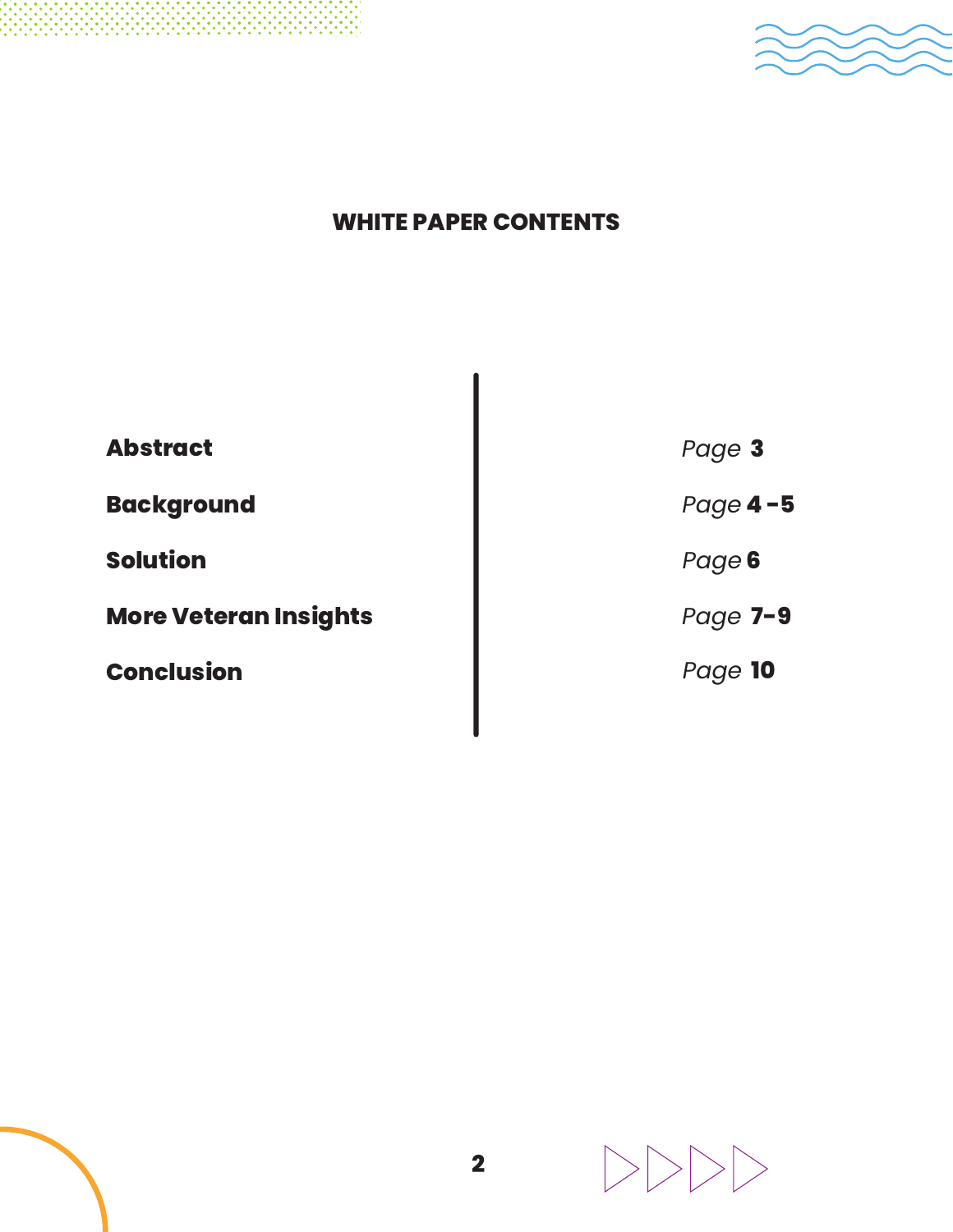

# *ABSTRACT*

Enjoy the ride while you can, but don't let an economic downturn have you slamming on the brakes.

With travel to the U.S. leveling off and business travel appearing to have plateaued (*Hotel News Now*), it may be time to ensure your DMO is prepared for a potential recession. This whitepaper provides insights and strategies to help DMOs insulate against the next economic slump.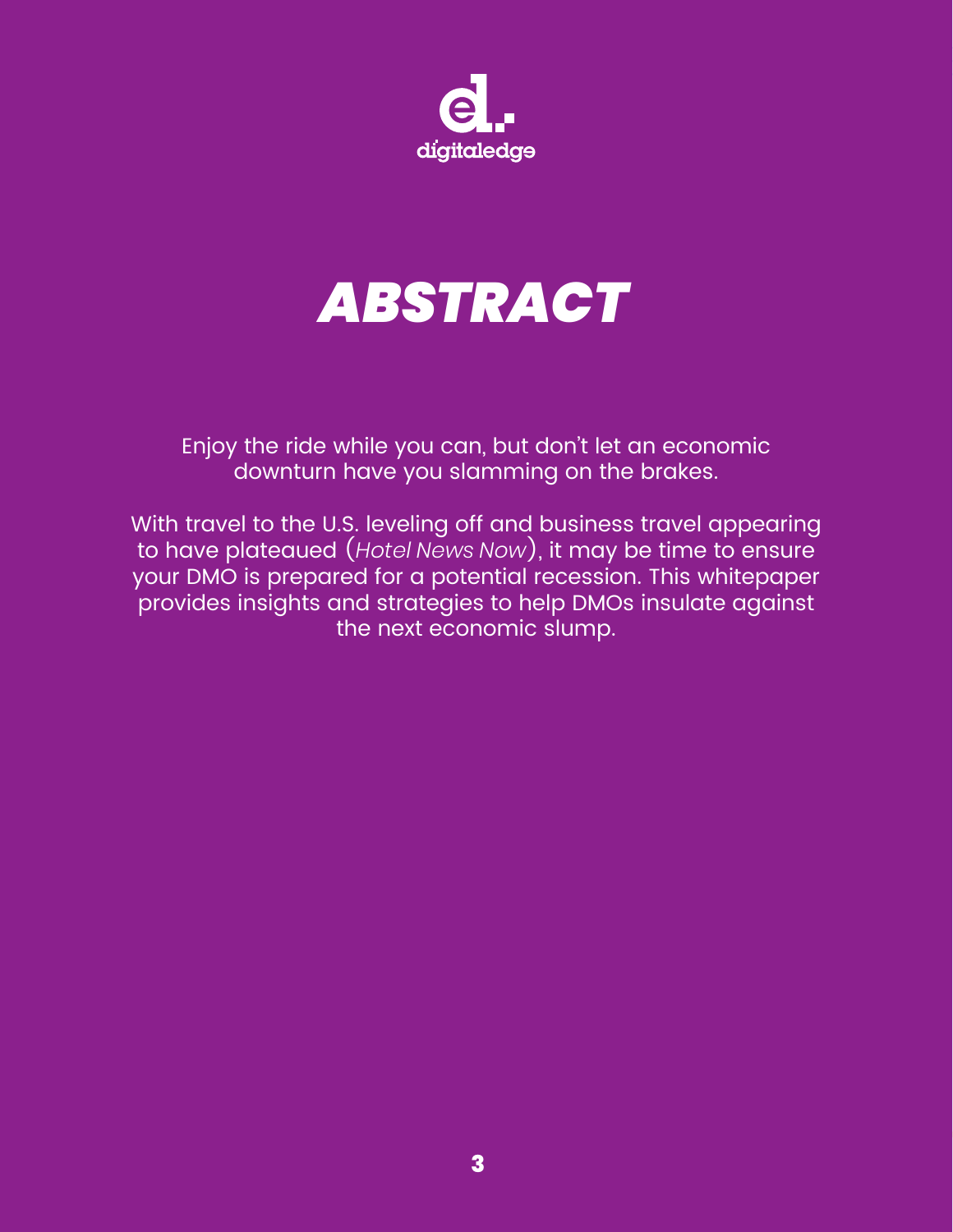



#### BACKGROUND

Before co-founding Digital Edge, I served as Director of Sales & Marketing with Marriott Hotels and Resorts, then as Vice President of Sales at Visit Jacksonville. After that, I led the sales team at One Ocean Resort and Spa in Atlantic Beach, FL.

My career has been focused heavily on sales and meetings marketing. I can tell you from experience that what goes up must come down, and how your organization handles a downward trend will be closely watched by your partners who will need your help most.

As a veteran of the travel and tourism industry, I experienced my share of peaks, valleys, in-season, off-season, the occasional crises and catastrophes along with the unforgettable terrorist attack.

But of all the experiences, I would not want to be in the hotel trenches during another economic crisis. At the beginning of the 2008 economic downturn, I was leaving a DMO to lead the sales efforts for a new independent luxury resort in a small beach community. If I had only known what was ahead of me, I would have made different choices.

The fall of Lehman Brothers in September 2008 caused the U.S. hotel industry to experience an intense and immediate negative impact on occupancy, rate, and revenue per available room (RevPAR). U.S. hotel financial performance plummeted, generating an industry-wide \$54 of sales for each available room, down 18 percent (*Skift Travel*).

This financial crisis created one of the greatest financial disasters since the Great Depression of the 1930s, and as with most industries, the hospitality and tourism sector experienced numerous challenges as a result.

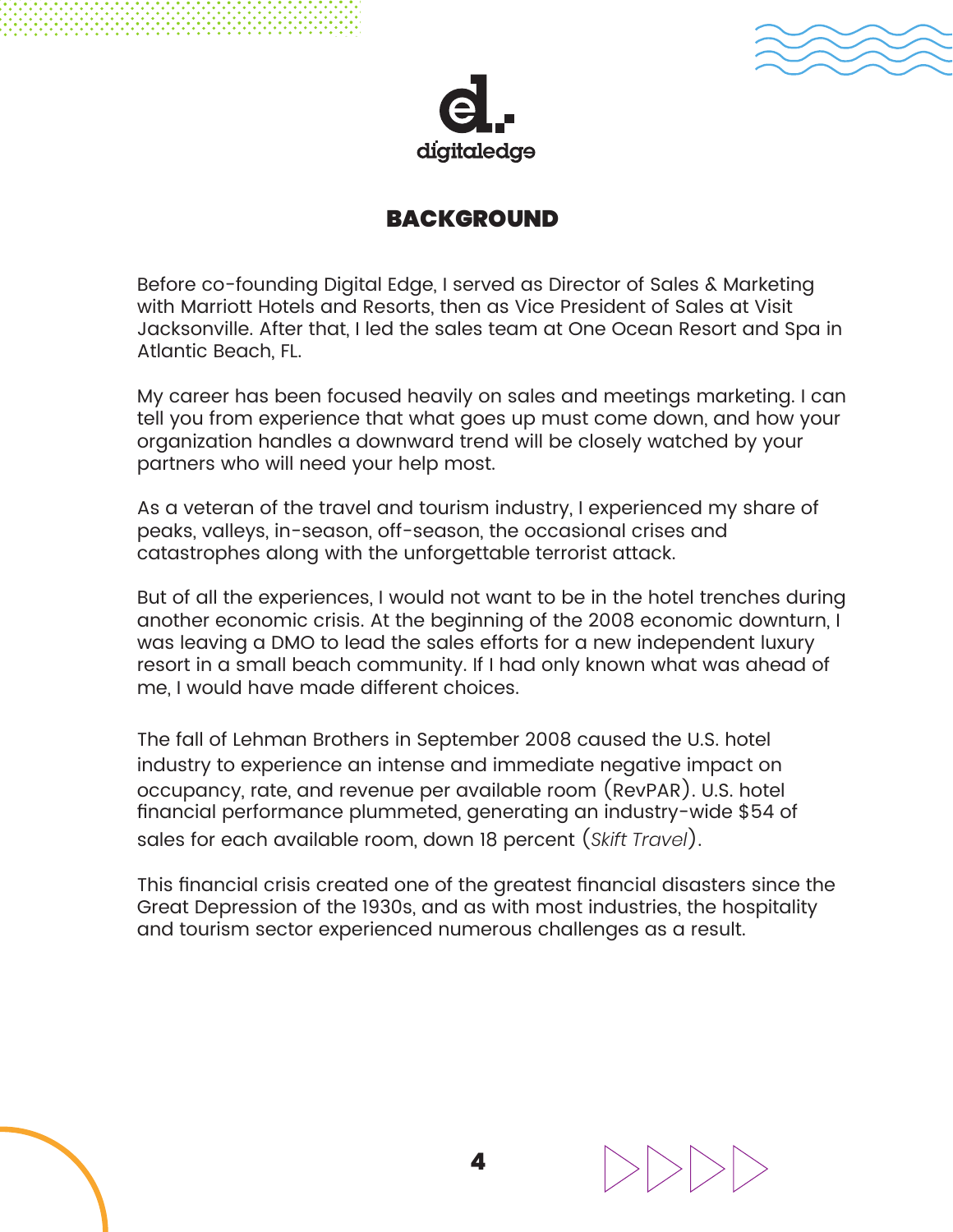



The industry felt the impact of a shrinking capital market and decreased discretionary spending by both corporate and individual consumers. Consumers were canceling or downsizing planned vacations and businesses were tightening their belts and cutting corporate travel expense accounts. An investor who bought the S&P 500, a widely followed stock index that tracks the 500 largest U.S. businesses, in January 2007 would have lost half of their money by March 2009, the low point for stocks. Travel stocks got hit even worse. Over the same timeframe, airline stocks declined 68 percent while hotels, resorts, and cruise lines fell 74 percent, according to Skift.

Businesses were reporting a downturn in sales of lodging, food service, events and other hospitality products, and this caused some to close their doors forever. The decline resulted not only from fewer customers in hotels, restaurants, conference and convention centers, etc., but also from a significant decline in the average expenditure per guest for years afterward.

The recession hit just a few months after opening the resort, and I experienced meetings & convention business come to a screeching halt as companies were being scrutinized for any "unnecessary spending" regarding travel, transportation and entertainment. Unfortunately for me and many others, the recession caused serious problems (especially for luxury hotels) making us at luxury resort properties look for ways to drop the word 'resort' from our name and keep our 4 or 5 Diamond status under wraps.

As a boutique luxury resort, we believed that booking a small amount of high-rated group business before opening our doors and filling with even higher-rated leisure business after was the perfect strategy, but wow, little did we know. We quickly learned not having a heavier group base was actually a disastrous strategy.

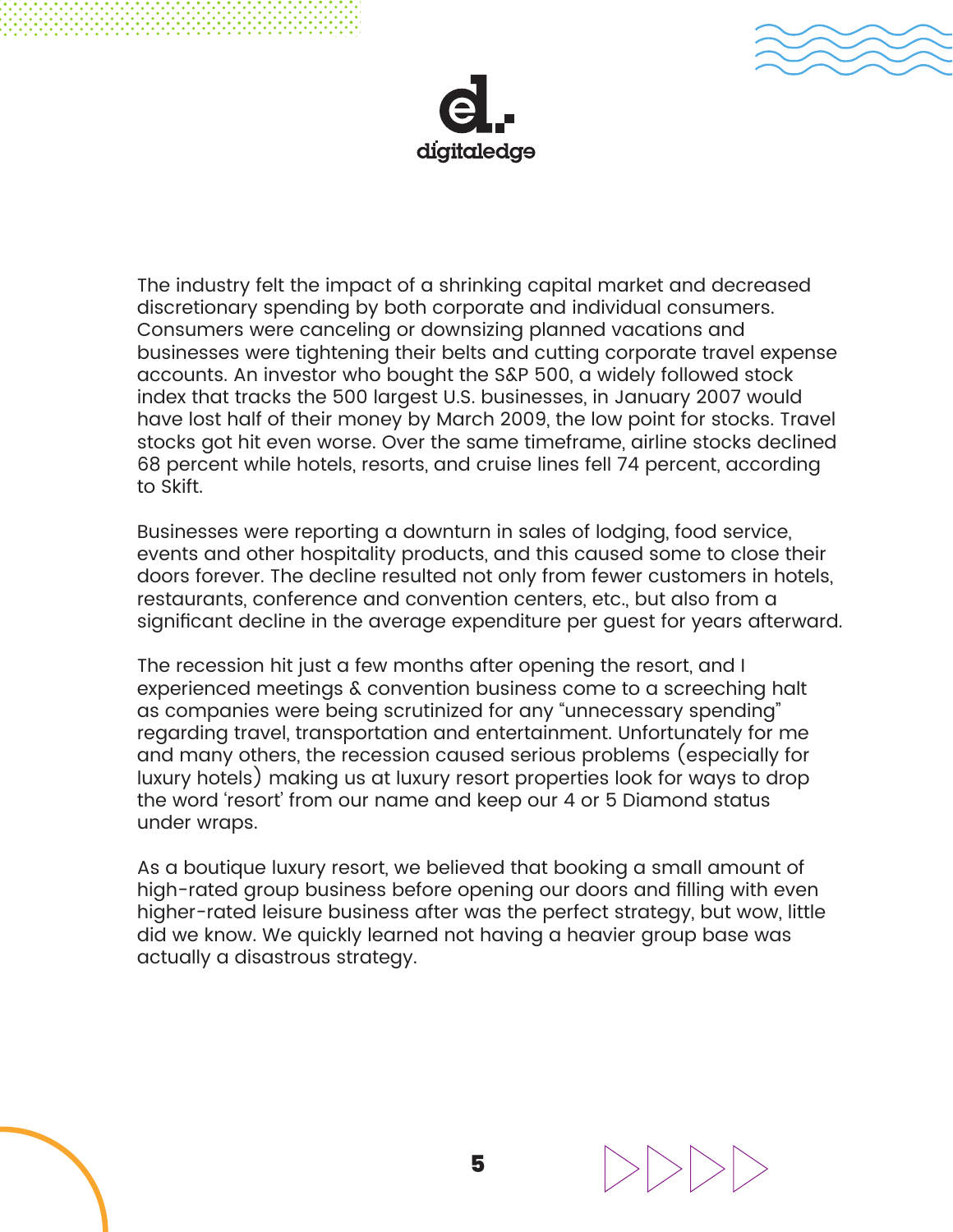

# *SOLUTION*

What could you as a DMO do now to help alleviate the negative effects of an economic crisis for your destination and partners?

Whether that downturn is six weeks, six months or six years away is irrelevant. The time for you to help your hotel partners protect their position is now.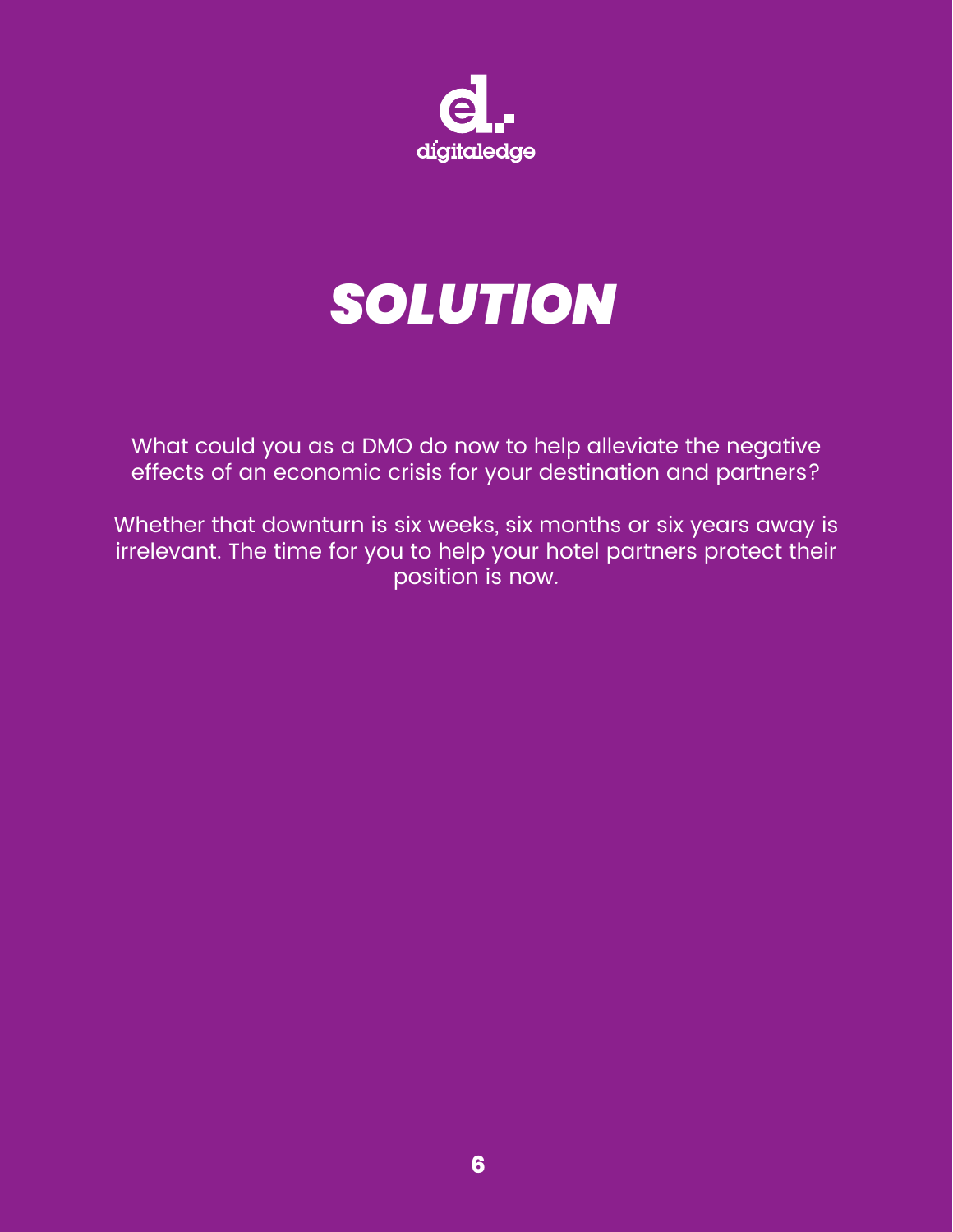



#### FIVE TIPS TO START *IMPLEMENTING NOW:*

**1.** Have your DMO's sales leadership team begin having conversations with the hotel partners regarding a strategy now, while times are good.

The bottom line is your hotel's top concern, regardless of the economic cycle's position, and having an open conversation about that during good times helps ease the stress of a downturn. Know where your partners stand today and how they are planning for tomorrow.

**2.** Discuss how to fill future room blocks while the market is at or near peak performance; although, be prepared for your partners to discuss how their owners are pushing budgets and striving for very high rates to maximize RevPAR.

Some hotel owners may want to keep themselves out of the future booking of room blocks because they want to maximize the latebooking transient demand. Again, based on the last downturn, that is a disastrous strategy to take because when the downturn does hit, they won't have that solid base of contracted group business on the books.

Your hotel partners that are more conservative now by ensuring they have a solid base of group room nights will ride the storm much better than those hotels that don't.

- **3.** Look at current year and previous year bookings as well as business that was passed up–do this right now while there is high demand in groups and your hotel partners can get a premium rate. Reach out to those groups that you know are going to be in the marketplace or who you haven't been able to accommodate because of the demand. See if you can bring them in for future years to provide that base of business your lodging partners will need.
- While it is sometimes challenging, obtain your partner hotels' actual **4.** need dates. Build marketing strategies to create awareness and offer promotions for those periods to drive interest from planners.
- For the larger destinations, fill in the gaps with smaller self-contained **5.**meetings business around citywide conventions, so all of your partners have a good base of group business.

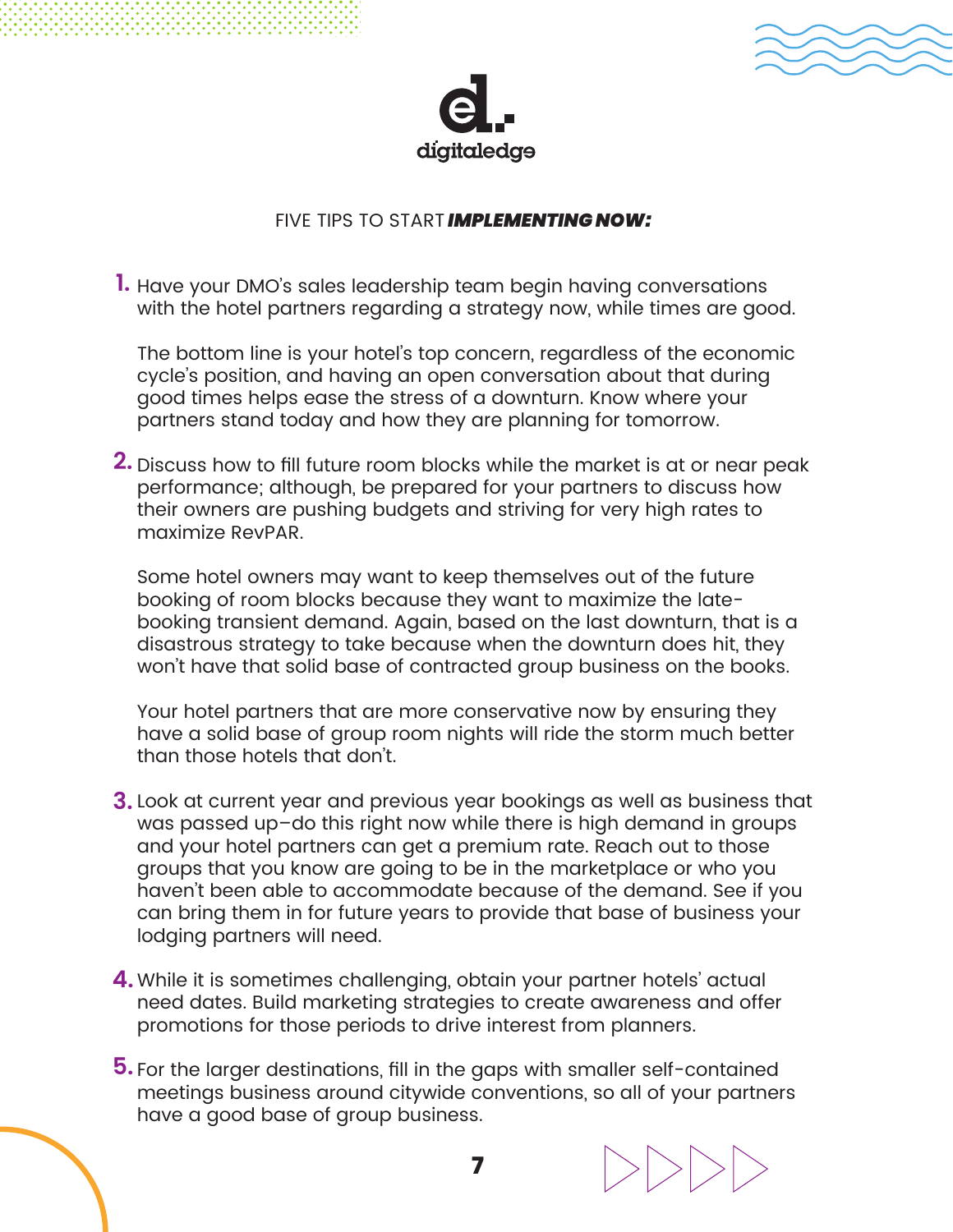



#### VETERAN INSIGHTS FROM *TONYA SWEETEN*

We asked *Tonya Sweeten,* Vice President of Group Sales for Visit Park City and a Digital Edge (DE) client for the last four years, to share her thoughts on how she prepares for and manages group sales during a recession.

#### DE: *What resources or insights do you use to help foresee a softening in the economy?*

**TS:** I look at research done by all of our industry associations and corporations at the end of each calendar year. I then present my findings to my marketing advisory committee to gauge whether industry trends in that research match what we see locally in our mountain resort town. We compare notes and then place the current trends and anything to look out for in the coming year in our sales and marketing plan. This helps us as we formulate our plan for the coming year. We historically have not planned much more in advance than the forthcoming fiscal year budget at a department level. At an organizational level, we keep enough in reserves that are set aside specifically for marketing in a downturn. That could be allocated to consumers or group sales depending on where we think our best bet would be to continue our momentum and get us through a recession.

#### DE: *What strategies do you have in place or are you currently working on to prepare for a future economic downturn?*

**TS:** When our marketing advisory committee meets to plan the upcoming fiscal year, if we are beginning to see a downturn or are in a slump, we specifically talk about ways to market our destination. In the last recession, we turned from focusing on luxury, resort-type marketing to affordable and plenty of free activities, since budgets were cut and groups shied away from anything that had (at the time) adverse connotation to the words 'luxury' and 'resort.'

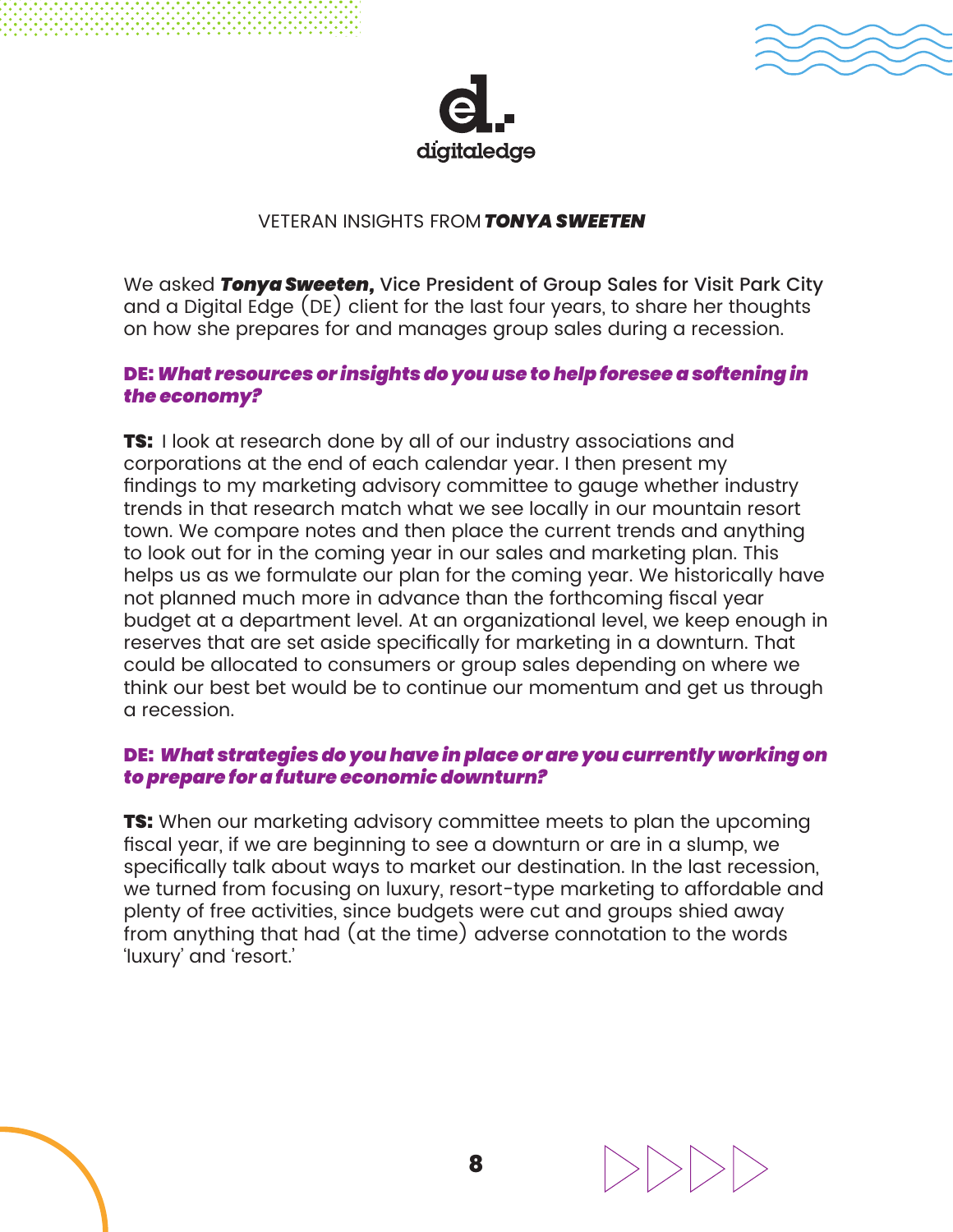



#### DE: *In a leadership role with a DMO, how do you work with your partners to help alleviate the negative effects of a potential downturn?*

**TS:** Working with our partners is what we do every year to formulate our sales and marketing plan through a member marketing advisory committee. They are involved in the decisions of how we position the destination for success, whatever the economic environment. But we continually involve them in our process no matter what type of economy we are in to ensure our efforts provide real value to the destination at large.

#### DE: *How would you recommend other DMOs work with meeting planners to build a stronger group base of business for future years now while the economy is strong?*

**TS:** Association business needs to be part of the equation when talking about how to insulate from an economic downturn. Corporate business is great and brings in the most ADR, but associations tend to meet whether or not there is an economic downturn and plan much further in advance than corporations.

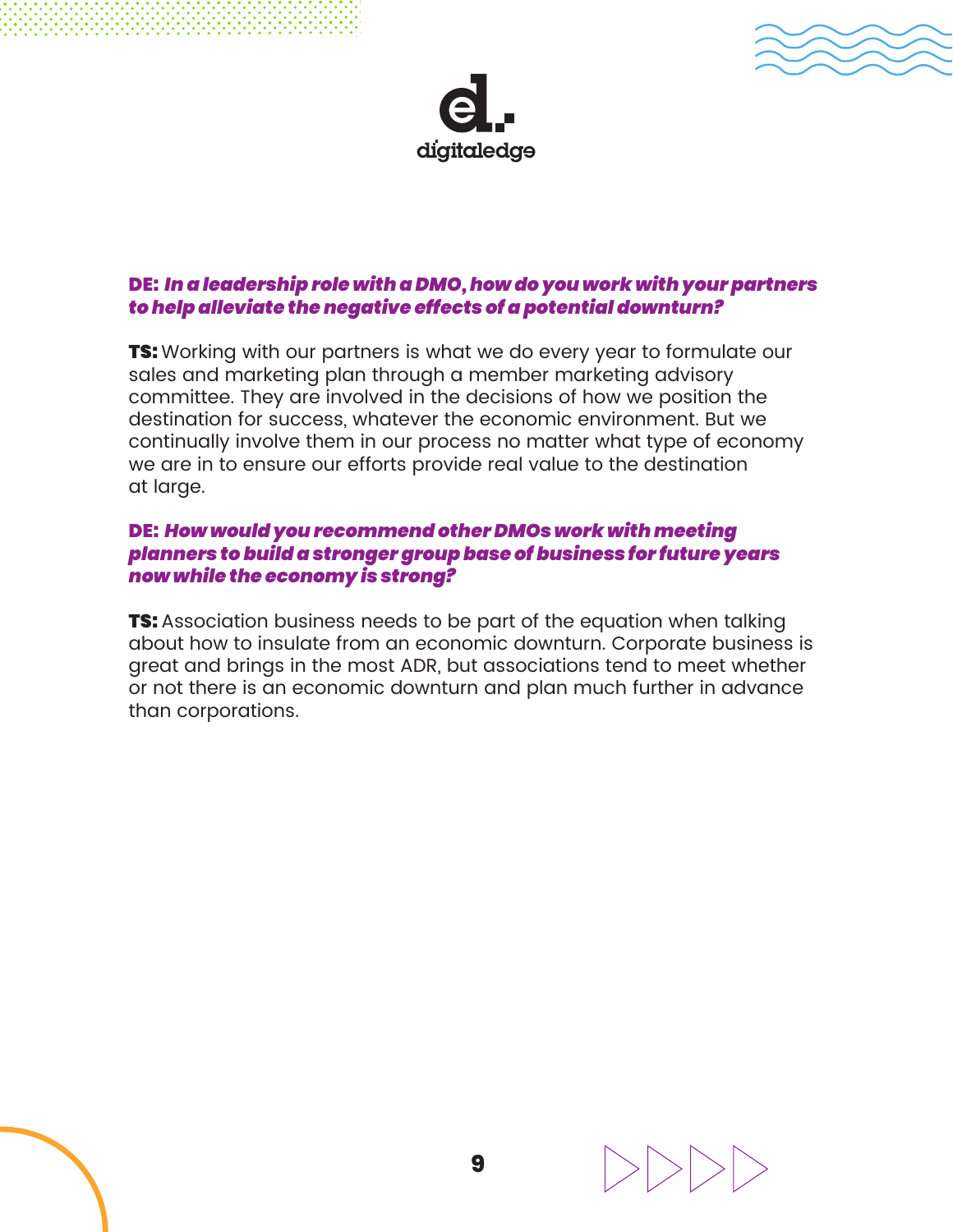

## **CONCLUSION**

Don't experience a train wreck by waiting for the group business to evaporate during an economic downturn. Keep enjoying the ride by reaching out to those planners and building that group business now for your destination to enjoy in future years.

If you are looking for additional solutions, strategies and marketing opportunities, we are here to be your partner before, during and after the next economic downturn.

**Shirley Smith,** *Co-Founder of Digital Edge,*



*[http://DigitalEdge.Marketing](https://digitaledge.marketing/?utm_medium=PDF&utm_source=DE&utm_campaign=recession_whitepaper)*

*Contact [Digital Edge](https://digitaledge.marketing/contact/?utm_medium=PDF&utm_source=DE&utm_campaign=recession_whitepaper)*

*Tips, Tools & [Solutions for](https://digitaledge.marketing/resources/?utm_medium=PDF&utm_source=DE&utm_campaign=recession_whitepaper)  DMOs*

*[Destination](https://digitaledge.marketing/destination-marketing-services/) Marketing*

*Meetings [Marketing](https://digitaledge.marketing/destination-marketing-services/?utm_medium=PDF&utm_source=DE&utm_campaign=recession_whitepaper)*

 **10**